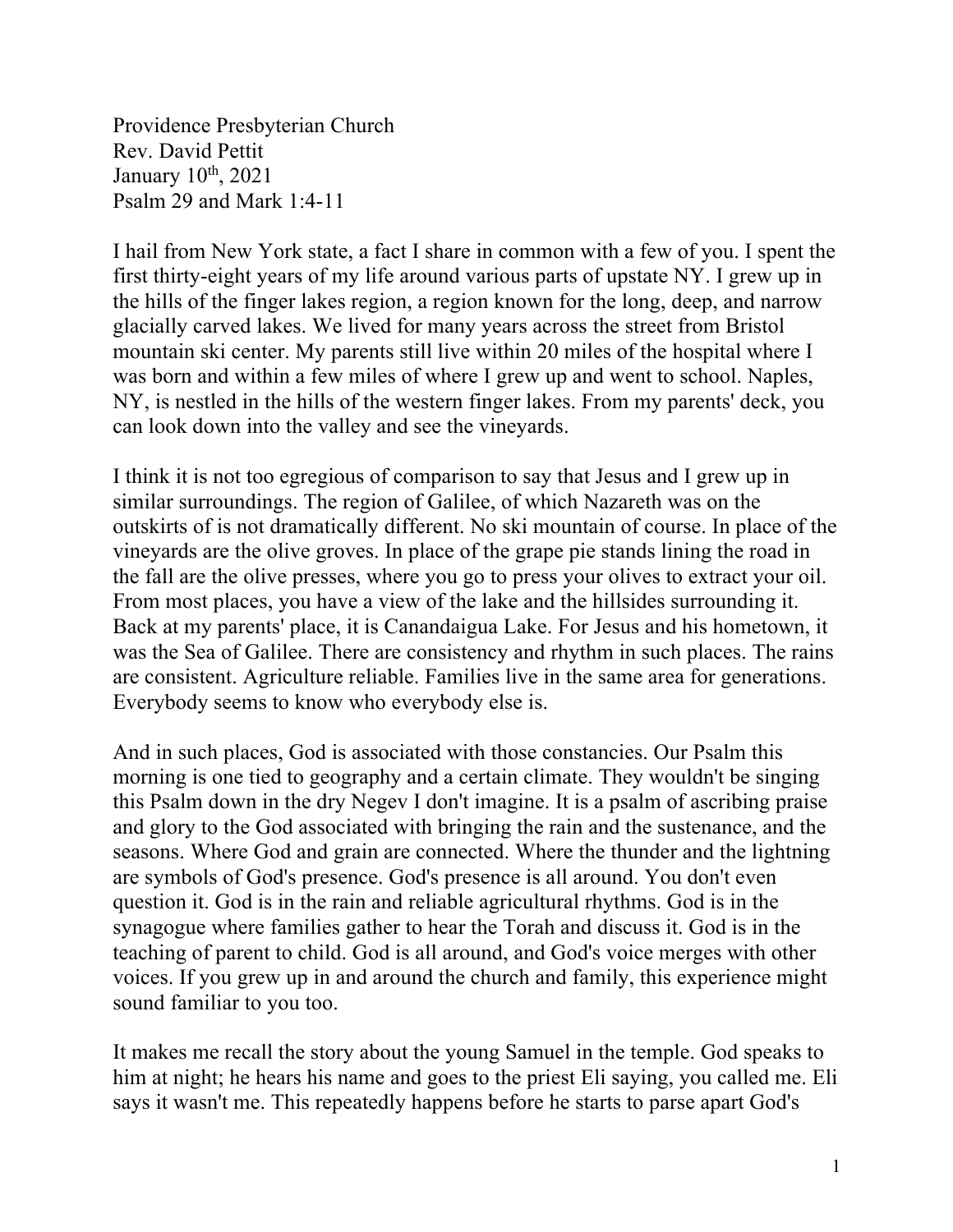voice from the voice of this influential person in his life. Because Eli was the voice of God to him during those years of rearing.

Well, in contrast to this landscape and its agricultural and communal rhythms, our passage highlights another landscape not far away. It is the wilderness of the Jordan valley. From its outlet at the Sea of Galilee, as you follow the Jordan south you observe the gradual but clear transition to a more dry and arid valley. By the time you get to the southern portion near Masada and the dead sea, the valley is dry and barren. In the Jordan valley, the salty soil of the Lisan Marl doesn't support agriculture. They get very little rain. Along the banks is described as a dense thicket. Along the banks, trees and shrubs grow and become the home of lions and predators who take shelter and watch for prey to come drink from the river. Jeremiah says, if you have wearied in a safe place, how will you fare in the thicket of the Jordan.

Somewhere down in the Jordan Valley is where we find John the Baptist. He, like many others of his day, leaves his tight nit community. He breaks ties with the temple in Jerusalem and with the Pharisees, who thought they are often cast in negative light in the gospels, the Pharisees are the local clergy, the pastors, the fathers who are training sons, the religious leaders in these small communities. John has chosen a different environment. He moves to the periphery. That is another connotation of the Jordan valley—it is a border, on the edge, outside of Israel proper. For John, it seems to be a place for renewal and repentance, a change in perception and orientation. John and others retreated to the Jordan wilderness because they didn't feel that God's purposes had broken in yet, and they were waiting for it. Prepare a way in the wilderness. Make straight in the wilderness a highway for our God.

John moves to the periphery to step outside the current patterns and call attention to God's purposes. He also moves to the Jordan, I suspect, because the noise and the routines and the rhythms that lull one into a pleasant stupor up in the Galilean hills are all interrupted. There the comforts of family and seasons are abandoned for a more rigorous routine. In the Jordan valley, God's presence and voice are not associated with the abundance and seasonal rains and rhythms, and families and communities. God's presence is associated with God's help and provision in a barren place. There is quiet and room for God to speak. Maybe this is why you go for a walk sometimes, or a quick hike or drive into the mountains, to get space, "to clear your head" as we like to say.

Sometimes we choose the wilderness; we change environments to hear God more clearly, or maybe to center ourselves. Sometimes we intentionally disrupt our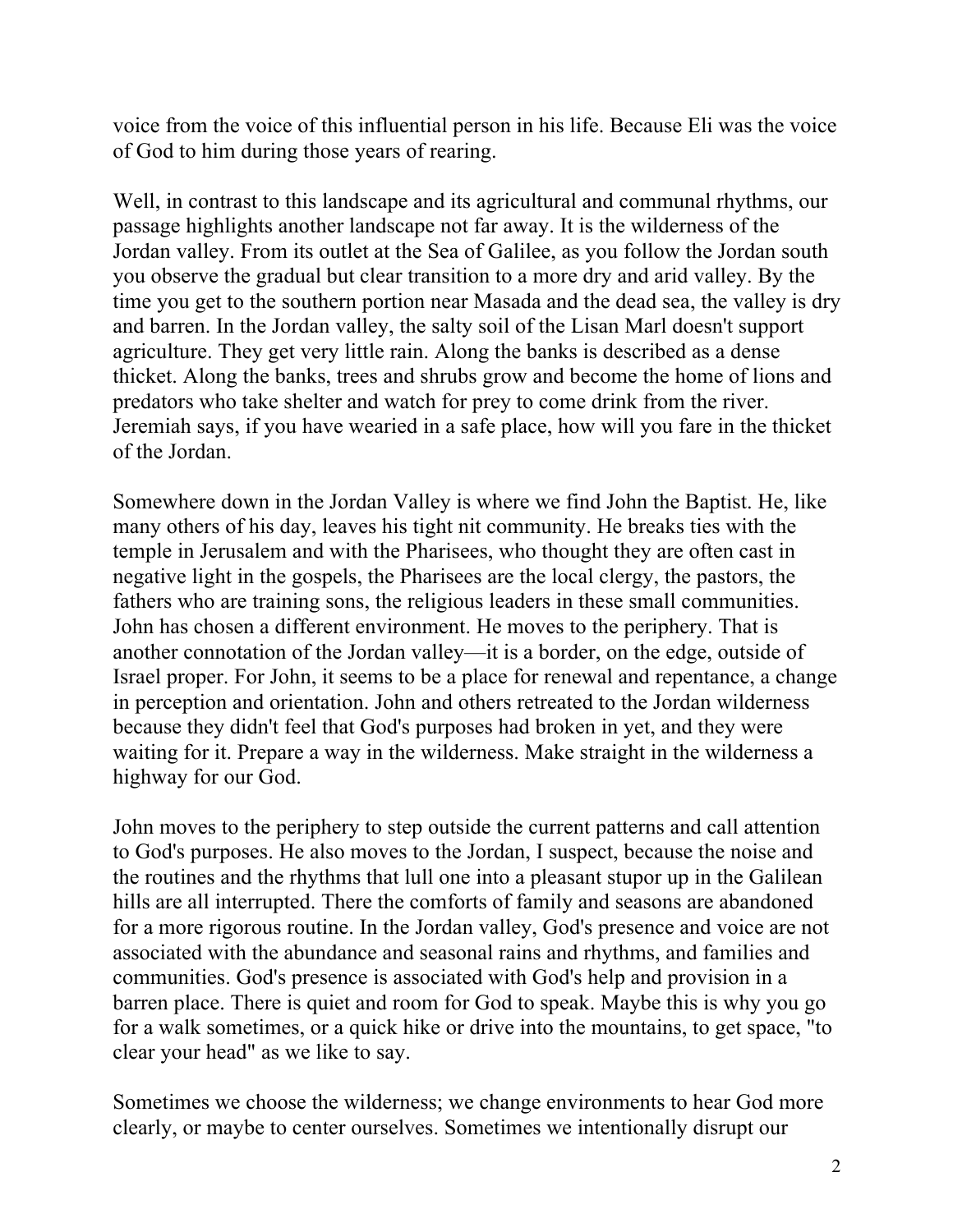rhythms and the noise for a brief time. Where is that for you? A walk? A hike? Camping? Travel? Fly fishing for me. However, other times the wilderness and its disruption intrude upon us. In these cases, we are not as much in control. We don't get to decide the degree of disruption nor how prolonged it will be. Rhythms are disrupted. Comforts are less available. This year of the pandemic has been one of those imposed wilderness periods. Hasn't it? Your rhythms and comforts and community and connections have been disrupted. Add to this perhaps the growing disruptions from changing culture and communities and the increasing dissent, divides, and disorientation in our public life. It may leave us yearning for those pleasant rhythms again.

John chooses the wilderness. Many come out to him to be baptized in the Jordan. It is a baptism for the forgiveness of sins but also to align oneself with what God is doing, and to make straight the path for God's messiah.

Jesus chooses it too. He goes out to be baptized in the Jordan. In hindsight, we understand this move to be part of God's plan, of calling Jesus at just the right time. And I think we often think of Jesus as a young man who steps up at the right moment of maturity. He is just a little older than Cassie, after all. He is young, has zeal, still has cartilage in his knees. But Jesus is kind of an old man. You scoff, I suspect. Thirty? Old?! Thirty is young for us because we expect to live into our seventies, eighties, maybe even nineties. But life expectancy in Jesus' day was more like 35. Sure, folks lived longer, sometimes much longer, many less. But like going to your 50th or 60th class reunion and realizing there aren't many of you left, Jesus and his peers may not be far from that reality themselves, many of them not living much beyond 35 or 40.

Jesus is a mature person, formed, rooted, shaped. He is not a young wide-eyed person. Jesus grew up in the synagogue in Nazareth. He has known the rhythms of agriculture and community. He has been reared to think like his community, to hold their values and their inclinations. He has learned to work with his hands.

But at the mature age of thirty years old, he will step away from his community in order to hear clearly the work God has for him. You see, sometimes we need to step away from the comfortable rhythms and routines to hear afresh. And it's not just for the young. It is for the advanced in years too. Sometimes it takes the wilderness to parse apart God's voice from all the other voices that have seemed to merge with God's voice, and we can't tell them apart anymore.

Mary Oliver writes in her poem, "The Journey,"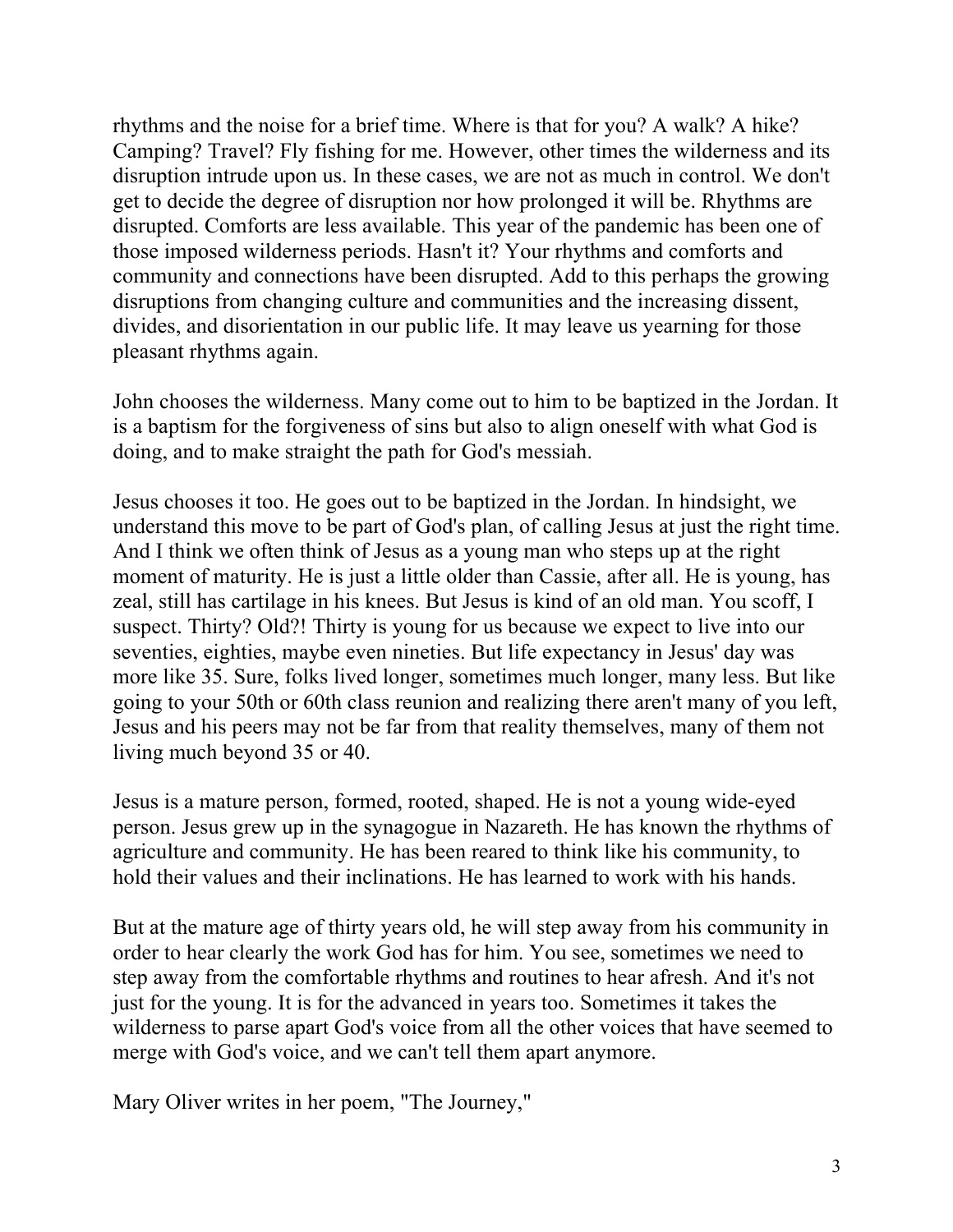One day you finally knew what you had to do, and began, though the voices around you kept shouting their bad advice – though the whole house began to tremble and you felt the old tug at your ankles. "Mend my life!" each voice cried. But you didn't stop. You knew what you had to do,…

She portrays all the forces that try to keep us from hearing afresh, that keep us in our roles and rhythms.

Jesus steps away from the quaint landscape of Galilee and down in the Jordan with John, as he dips in the waters seeking renewal and a renewed commitment to God's plans and purposes, he hears God's voice clearly, not in the words of the elders or family or the predictable patterns of nature. He hears God's voice speak in the barrenness and in the silence. The text says the heavens are torn open, and the Spirit descends like a dove, and God's voice comes clearly, "You are my Son, the Beloved; with you I am well pleased."

I wonder if sometimes it takes the wilderness to hear these words. Or maybe they just sit differently if we can listen to them when everything is disrupted. Now, these words fall to Jesus, the messiah, who bore a particular role. But as those called to follow in Christ's steps, I suspect this message is for us as well. The Spirit descending on us, both as God's presence with us and God's empowerment to be about God's work in the world. And the words of love, you are my beloved.

Mary Oliver's poem continues,

little by little, as you left their voices behind, the stars began to burn through the sheets of clouds, and there was a new voice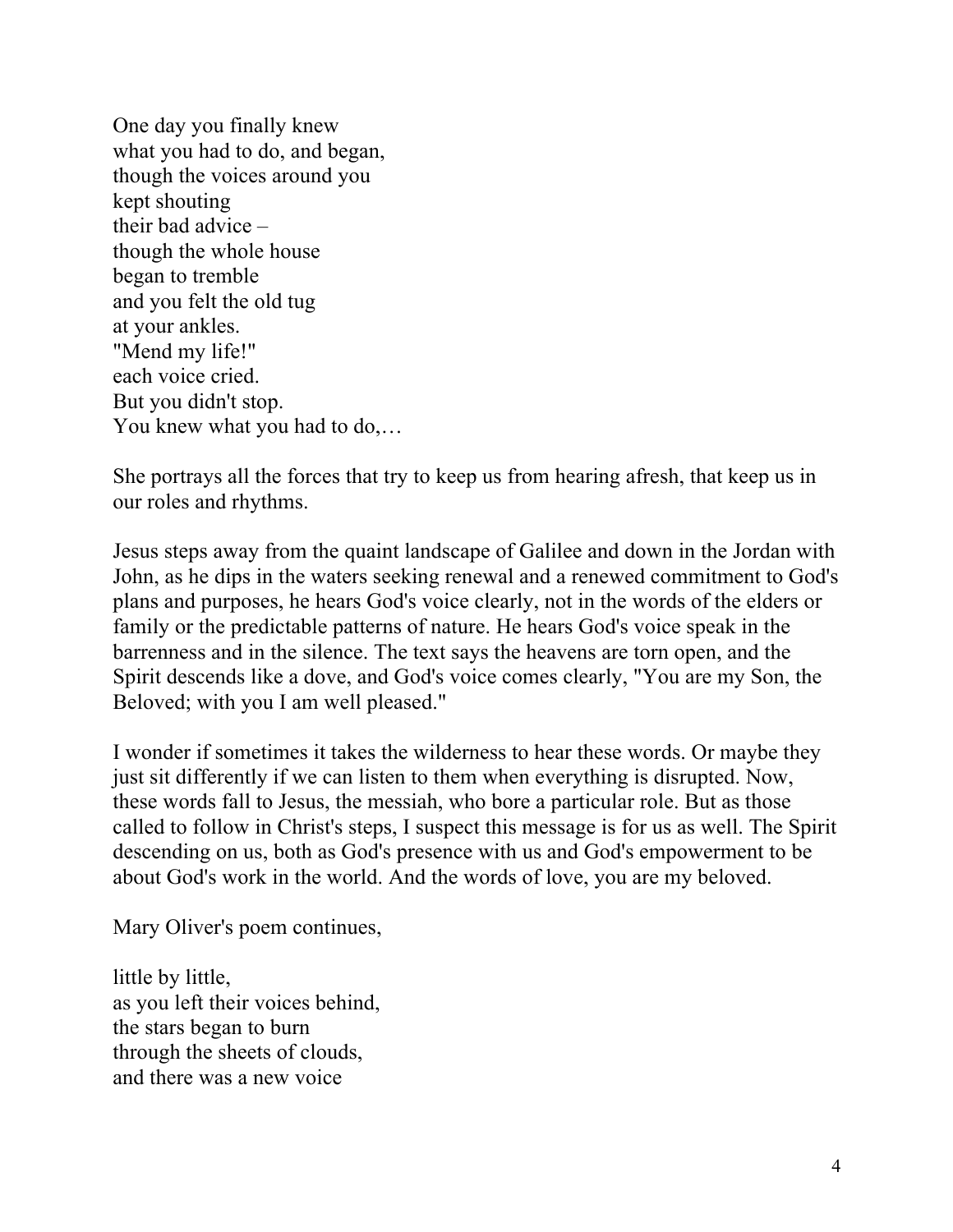There was a new voice, or at least it seemed that way to Samuel in the temple, and to Jesus as he stood in the waters of the Jordan. And even if you have found yourself in God's family for years or decades, maybe that voice might find us anew also. A reminder of God's deep love for each of us. A renewed sense of God's Spirit granted to us, and a new calling as Christ's disciple in this world.

Part of the Jordan's significance in the Bible is that it is this place on the periphery, where you return from changed with a new status, a new role, and a new call on occasion. Naaman dips in the Jordan to be cleansed of his leprosy and returns changed with new allegiances. David flees Absolom to the Jordan and returns with new resolve and new faithfulness from his soldiers. Moses passes the mantle to Joshua in the Jordan valley. John – Jesus.

Jesus returns to Galilee, that place of comfortable rhythms, changed, and he starts being disruptive in the eyes of many. He starts ministering to the sick and the lepers and the outcasts. He befriends tax collectors. He starts preaching differently in the synagogue. You see, he repented out there with John, baptized and committed anew to God's inbreaking kingdom. He gained a clarity about who he was in God's sight and what God had for him to do. And he came back seeing the world differently, responding to the marginalized differently, seeing how God's kingdom was going to come on earth differently. And he started actively participating in that, actively being God's voice and hands in his community.

Whether you think thirty is young or old, the invitation to come to the wilderness to hear God's voice and call anew is for each of us. I hope you hear it. I hope I hear it. I hope we can share that possibility together as a church, to hear that clear voice from heaven, you are my beloved, and you have a role in my kingdom work. And I know we are tired of the wilderness aspects of the pandemic and other disorienting aspects of our world. And we just want to get back to comfortable rhythms. But what if God's voice can be heard in the wilderness too? And what if we are called, just as Naaman, David, and Jesus, to return from the wilderness changed, with a new sense of calling, seeing and relating to the world differently. You are God's beloved. Listen for it.

And all God's people said…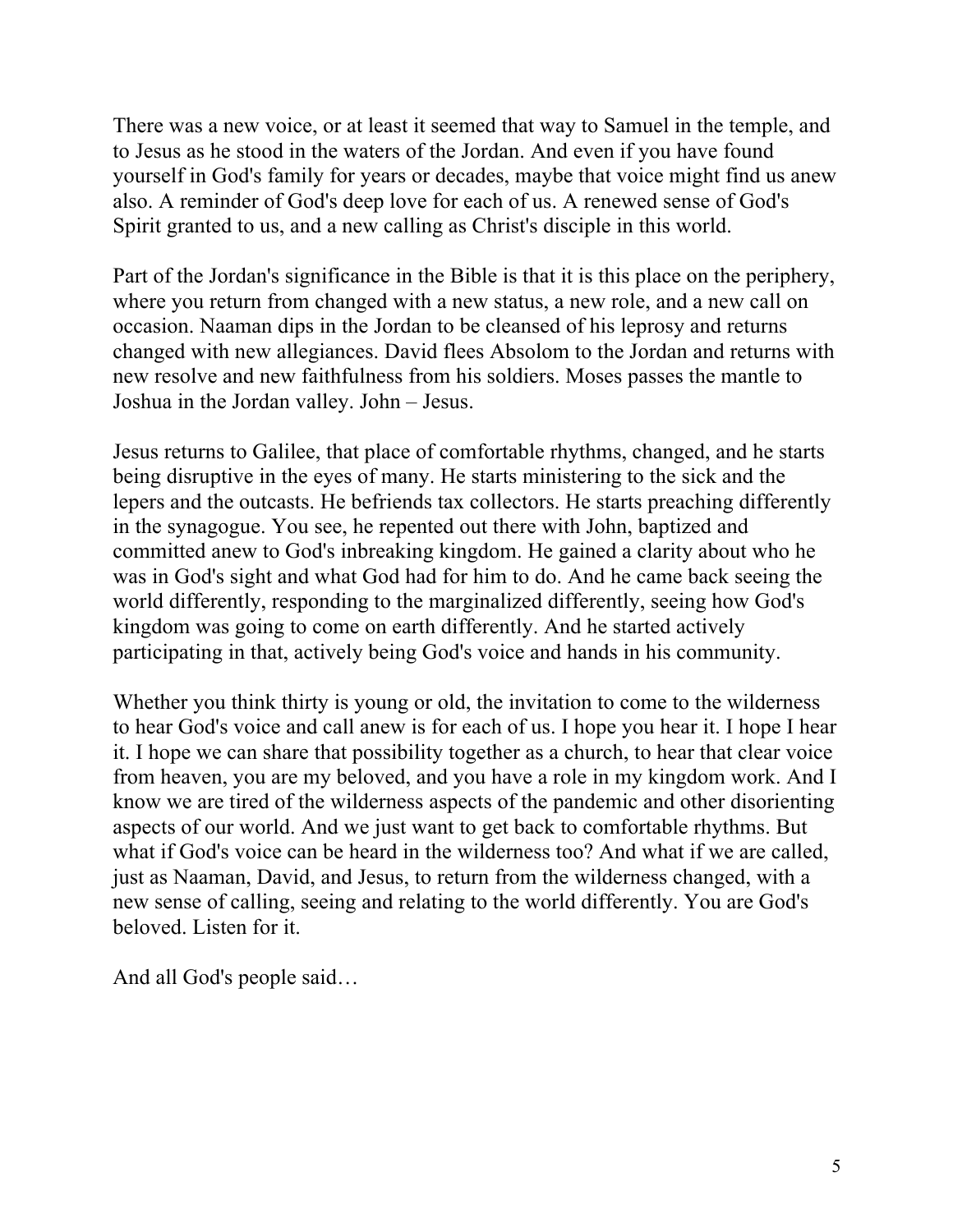### **The Journey**

*by Mary Oliver*

One day you finally knew what you had to do, and began, though the voices around you kept shouting their bad advice – though the whole house began to tremble and you felt the old tug at your ankles. "Mend my life!" each voice cried. But you didn't stop. You knew what you had to do, though the wind pried with its stiff fingers at the very foundations, though their melancholy was terrible. It was already late enough, and a wild night, and the road full of fallen branches and stones. But little by little, as you left their voices behind, the stars began to burn through the sheets of clouds, and there was a new voice which you slowly recognized as your own, that kept you company as you strode deeper and deeper into the world, determined to do the only thing you could do – determined to save the only life you could save.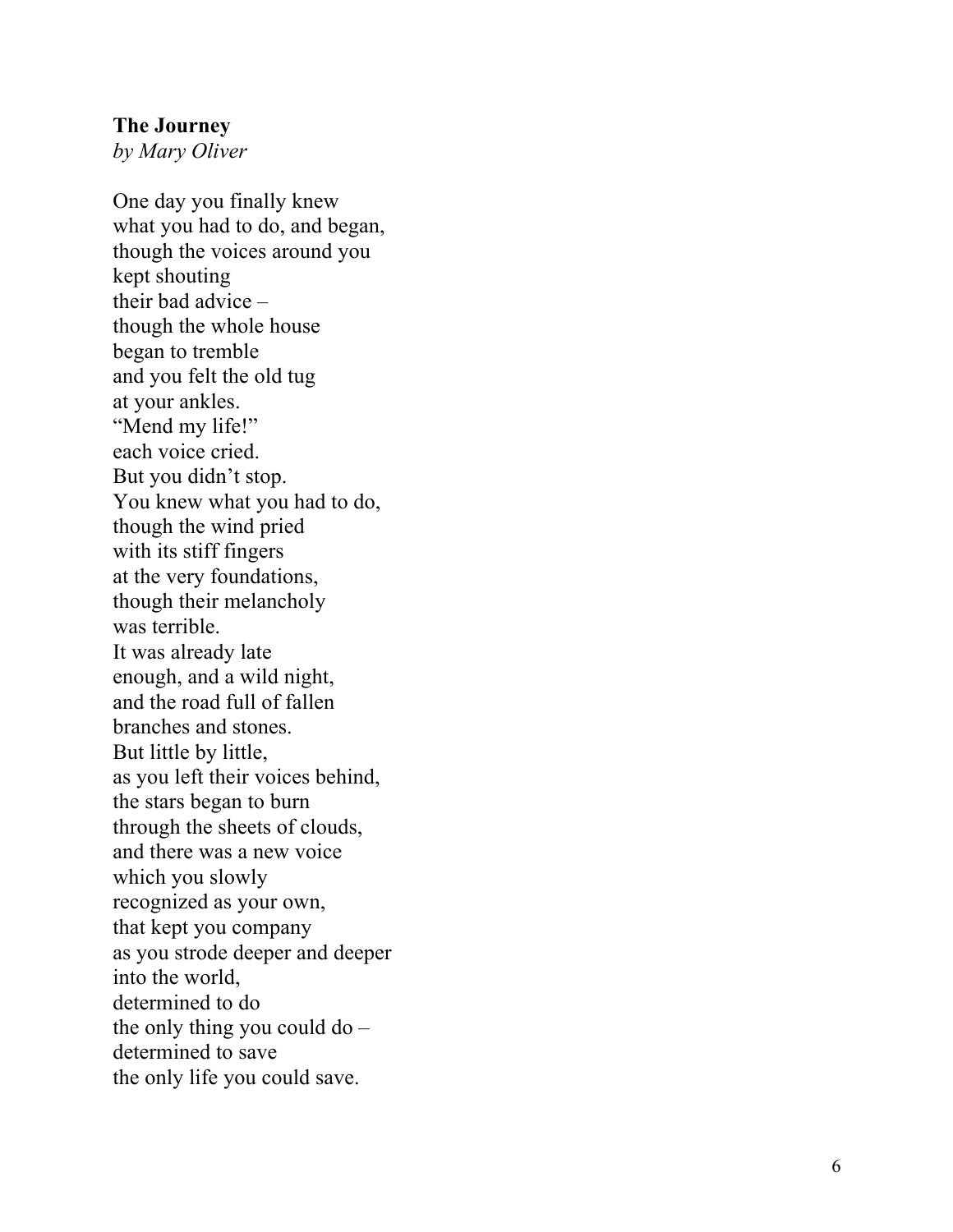### Mark 1: 4-11

### *The Proclamation of John the Baptist*

**1** The beginning of the good news of Jesus Christ, the Son of God.

 $^{2}$ As it is written in the prophet Isaiah,

"See, I am sending my messenger ahead of you,

who will prepare your way;

<sup>3</sup> the voice of one crying out in the wilderness:

'Prepare the way of the Lord,

make his paths straight,"

<sup>4</sup> John the baptizer appeared in the wilderness, proclaiming a baptism of repentance for the forgiveness of sins.<sup>5</sup> And people from the whole Judean countryside and all the people of Jerusalem were going out to him, and were baptized by him in the river Jordan, confessing their sins. 6 Now John was clothed with camel's hair, with a leather belt around his waist, and he ate locusts and wild honey. <sup>7</sup> He proclaimed, "The one who is more powerful than I is coming after me; I am not worthy to stoop down and untie the thong of his sandals. 8 I have baptized you with water; but he will baptize you with the Holy Spirit."

### *The Baptism of Jesus*

# *(Mt 3:13–17; Lk 3:21–22; Jn 1:29–34)*

<sup>9</sup> In those days Jesus came from Nazareth of Galilee and was baptized by John in the Jordan. 10 And just as he was coming up out of the water, he saw the heavens torn apart and the Spirit descending like a dove on him. 11 And a voice came from heaven, "You are my Son, the Beloved; with you I am well pleased."